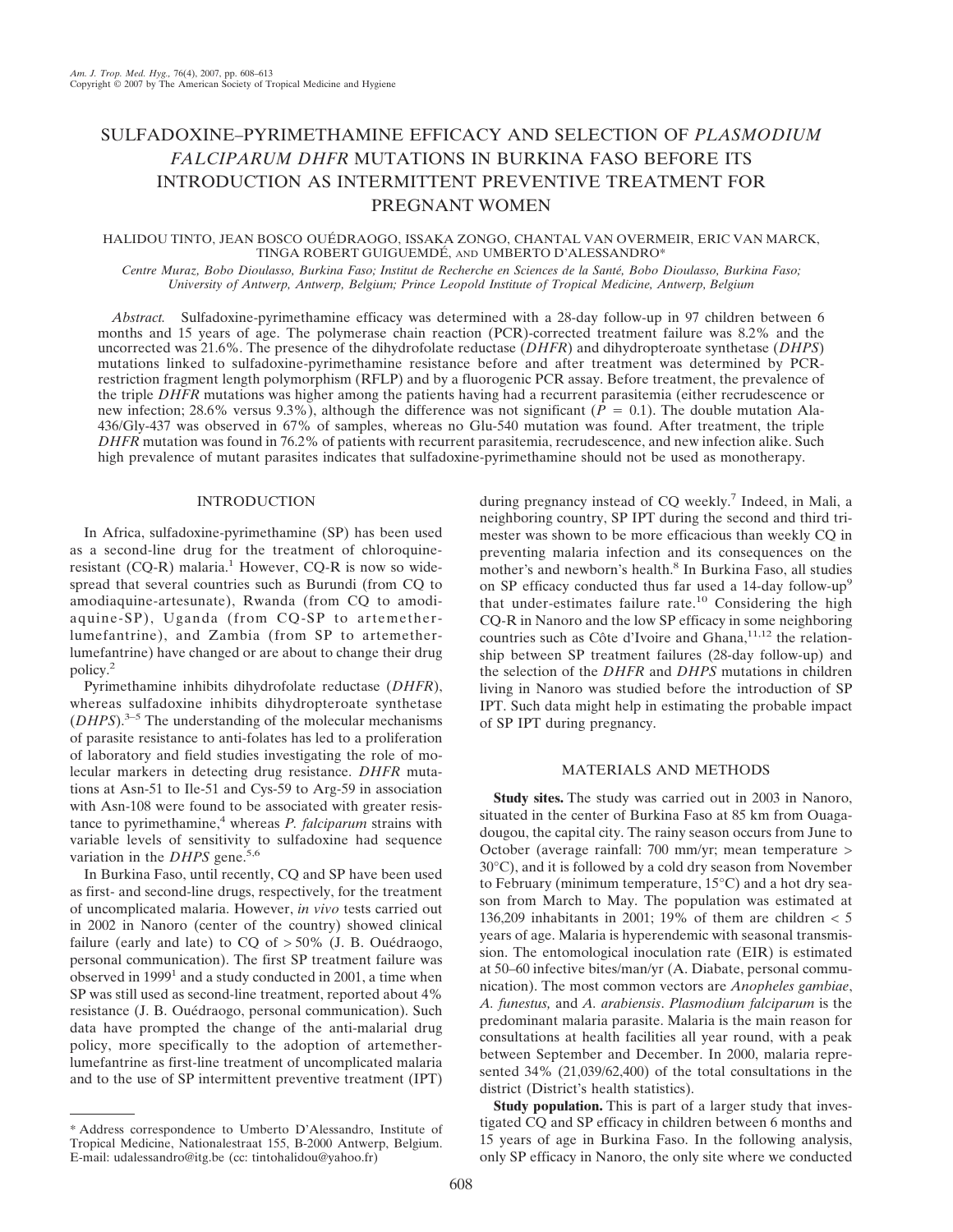a 28-day follow-up, has been considered. Details of the study methodology have been described in detail elsewhere.<sup>1</sup> Briefly, children with fever (axillary temperature  $\geq 37.5^{\circ}$ C) and a *P. falciparum* infection with a parasite density between  $2,000$  and  $100,000/\mu L$  were recruited if the parent or guardian gave informed consent. This study was reviewed and approved by the Center Muraz Ethical Committee.

**Treatment and follow-up.** The World Health Organization (WHO) 28-day *in vivo* test was carried out.<sup>13</sup> SP was administered orally and according to body weight (25 mg/kg of sulfadoxine stat). All doses were given under direct supervision. Children were observed for at least 30 minutes, and a replacement dose was given when vomiting occurred. When vomiting persisted, children were withdrawn from the study. Axillary temperature and clinical information were collected at days 0, 1, 2, 3, 7, 14, 21, and 28 after treatment. Thick and thin blood films were collected at days 0, 3, 7, 14, 21, and 28.

**Definitions of outcomes.** Outcomes were defined according to the WHO-modified classification for monitoring antimalarial drug resistance: early treatment failure (ETF), late clinical failure (LCF), late parasitological failure (LPF), and adequate clinical and parasitological response (ACPR).<sup>13</sup> Late treatment failure (LTF) is defined as the sum of LCF and LPF, whereas total treatment failure (TTF) is defined as the sum of ETF, LCF, and LPF.

**Molecular analysis.** All samples from patients with recurrent parasitemia during follow-up were systematically genotyped in addition to about one half of randomly selected ACPRs. Blood samples for the molecular analysis were collected on filter paper (Whatman 3, Whatman International, Ltd., Maidstone, UK) at day 0 before treatment and at the time of parasitemia reappearance. DNA was extracted using the Chelex-100 method. $14$ 

*Detection of the DHFR and DHPS mutations.* We analyzed three point mutations both in the *DHFR* gene (108, 51, and 59) and the *DHPS* gene (436, 437, and 540). Details of polymerase chain reaction (PCR) conditions are summarized in Table 1. The detection of mutations in *DHPS* and Asn/Thr-108 in *DHFR* was done using PCR followed by restriction fragment length polymorphism (RFLP).15,16 The first-round PCR amplification was performed in a  $25-\mu L$  mixture containing 1× PCR buffer (Promega, Madison, WI), 2.5 mmol/L MgCl<sub>2</sub> (Promega),  $0.2$  mmol/L of dNTPs,  $0.5$  pmol of each primer, 1 U of Taq polymerase (Promega), and 1  $\mu$ L of extracted parasite DNA. Nested PCR was performed in a  $50-\mu L$ mixture containing  $1 \mu L$  of primary PCR product. The amplified DNA fragments were separated by electrophoresis in a 2% agarose gel. The nested PCR product was subjected to enzyme (New England Biolabs) digestion. For the *DHFR* 108 mutations, *Alu*I cuts only the wild-type gene (Ser-108) into 323 and 372 bp, *Bsr*I cuts only the mutant gene (Asn-108) into 328 and 372 bp, and *Scrf*I cuts only the mutant gene (Thr-108) into 324 and 376 bp. For the *DHPS* mutations, *MspA*I cuts only the mutant gene (Ala-436) into 300 and 851 bp, *Ava*II cuts only the mutant gene (Gly-437) into 303 and 848 bp, and *Fok*I cuts only the mutant gene (Glu-540) into 538 and 326 bp. For each series of samples, water was used as a negative control. For the detection of Asn-108, 3D7-clone DNA was used as the wild-type control and Dd2-DNA was used as the mutant control. For the detection of *DHPS* mutations, PS-Mali-clone DNA was used as wild-type control for positions 437 and 540 and mutant control for the position 436, whereas

95°C × 3 minutes; 92°C × 30 seconds, 45°C × 30 seconds, 72°C × 30 seconds, 1,115 95°C × 3 minutes; 92°C × 30 seconds, 48°C × 30 seconds, 72°C × 30 seconds, 720 95°C × 3 minutes; 92°C × 30 seconds, 45°C × 45 seconds, 72°C × 45 seconds, 1,330 95°C × 3 minutes; 92°C × 30 seconds, 50°C × 45 seconds, 72°C × 1 minute, 700 94°C × 5 minutes; 95°C × 30 seconds, 52°C × 1 minute, 72°C × 1 minute, (bp) Reaction conditions Oligonucleotide primer sequences, cycling parameters, and expected fragment sizes Oligonucleotide primer sequences, cycling parameters, and expected fragment sizes  $\times$  45; 72°C  $\times$  3 minutes  $\times$  35; 72°C  $\times$  8 minutes  $\times$  30; 72°C  $\times$  3 minutes  $\times$  30; 72°C  $\times$  3 minutes  $\times$  30; 72°C  $\times$  3 minutes TABLE 1 Size  $\overline{\phantom{1}}$  $\tilde{c}$ 

ć

| Reaction conditions<br>$\binom{p}{p}$ |      | $95^{\circ}$ C × 3 minutes; $92^{\circ}$ C × 30 seconds, $45^{\circ}$ C × 45 seconds, $72^{\circ}$ C × 45 seconds,<br>$\times$ 45: 72°C $\times$ 3 minutes<br>720 | 94°C × 5 minutes; 95°C × 30 seconds, 52°C × 1 minute, 72°C × 1 minute,<br>700 | $\times$ 35; 72°C $\times$ 8 minutes | 95°C × 3 minutes; 92°C × 30 seconds, 45°C × 30 seconds, 72°C × 30 seconds, | $\times$ 30; 72°C $\times$ 3 minutes |             | 95°C × 3 minutes; 92°C × 30 seconds, 50°C × 45 seconds, 72°C × 1 minute,<br>1.330 | $\times$ 30; 72°C $\times$ 3 minutes | $95^{\circ}$ C × 3 minutes; $92^{\circ}$ C × 30 seconds, $48^{\circ}$ C × 30 seconds, $72^{\circ}$ C × 30 seconds,<br>1,115 | $\times$ 30; 72°C $\times$ 3 minutes |                  | $94^{\circ}$ C × 3 minutes; $94^{\circ}$ C × 25 seconds, 50°C × 35 seconds, 68°C × 2 minutes 30 seconds,<br>$500 - 700$ | $\times$ 30; 72°C $\times$ 3 minutes | 94°C × 3 minutes; 94°C × 25 seconds, 50°C × 35 seconds, 68°C × 2 minutes 30 seconds,<br>400-600 | $\times$ 30; 72°C $\times$ 3 minutes |                  | 94°C × 3 minutes; 94°C × 25 seconds, 42°C × 1 minute, $65^{\circ}$ C × 2 minutes,<br>450-800 | $\times$ 30; 72°C $\times$ 3 minutes | 94°C × 3 minutes; 94°C × 25 seconds, 50°C × 1 minute, 70°C × 2 minutes,<br>400-700 | $\times$ 30; 72°C $\times$ 3 minutes |
|---------------------------------------|------|-------------------------------------------------------------------------------------------------------------------------------------------------------------------|-------------------------------------------------------------------------------|--------------------------------------|----------------------------------------------------------------------------|--------------------------------------|-------------|-----------------------------------------------------------------------------------|--------------------------------------|-----------------------------------------------------------------------------------------------------------------------------|--------------------------------------|------------------|-------------------------------------------------------------------------------------------------------------------------|--------------------------------------|-------------------------------------------------------------------------------------------------|--------------------------------------|------------------|----------------------------------------------------------------------------------------------|--------------------------------------|------------------------------------------------------------------------------------|--------------------------------------|
| Sequences $(5'_{-}3')$                |      | S'-CATTITATTATTCG-TITTCT-3'<br>S'-TTTATATTTTCTCCTTTTTA-3'                                                                                                         | 5'-ATGATGGAACAAGTCTGCGAC-3'                                                   | 5'-ACATTTATTATTCGTTTC-3'             | 5'-GGAAATA-AAGGAGTATTACAATGGAAA-3'                                         | 5'-TATAAACATCTCATCAAAATCTTC-3'       |             | S'-GTTAATCACATGTTTGCACTTTC-3'                                                     | 5'-CCATTCCTCATGTATACACAC-3'          | 5'-TGATACCCGAATATAAGCATAATG-3'                                                                                              | 5'-ATAATAGCTGTAGGAAGCAATTG-3'        |                  | S'-CACATGAAAGTTATCAAGAACTTGTC-3'                                                                                        | 5'-GTACGTCTAATTCATTTGCACG-3'         | S'-GCAGTATTGACAGTTATGG-3'                                                                       | 5'-GATTGAAAGGTATTTGAC-3'             |                  | S'-GAAGGTAATTAAAACATTGTC-3'                                                                  | 5'-GAGGATGLIGCTCCACACAG-3            | 5'-GAGTATAAGAAGTATG-3'                                                             | 5'-CTAGAACCATGCATATGTCC-3'           |
| Primers                               |      | AMP <sub>2</sub><br><b>AMP1</b>                                                                                                                                   | SP <sub>1</sub>                                                               | SP <sub>2</sub>                      | FRET3-rox                                                                  | FRET2                                |             | 186                                                                               | M3717                                | 185                                                                                                                         | 218                                  |                  |                                                                                                                         | S                                    | ラ                                                                                               |                                      |                  |                                                                                              |                                      |                                                                                    |                                      |
| Gene                                  | DHFR | First round                                                                                                                                                       | Second round                                                                  | 108                                  | Second round                                                               | 51 & 59                              | <b>DHPS</b> | First round                                                                       |                                      | Second round                                                                                                                |                                      | MSP <sub>1</sub> | First round                                                                                                             |                                      | Second round                                                                                    | (nested)                             | MSP <sub>2</sub> | First round                                                                                  |                                      | Second round                                                                       | (nested)                             |

 $\overline{1}$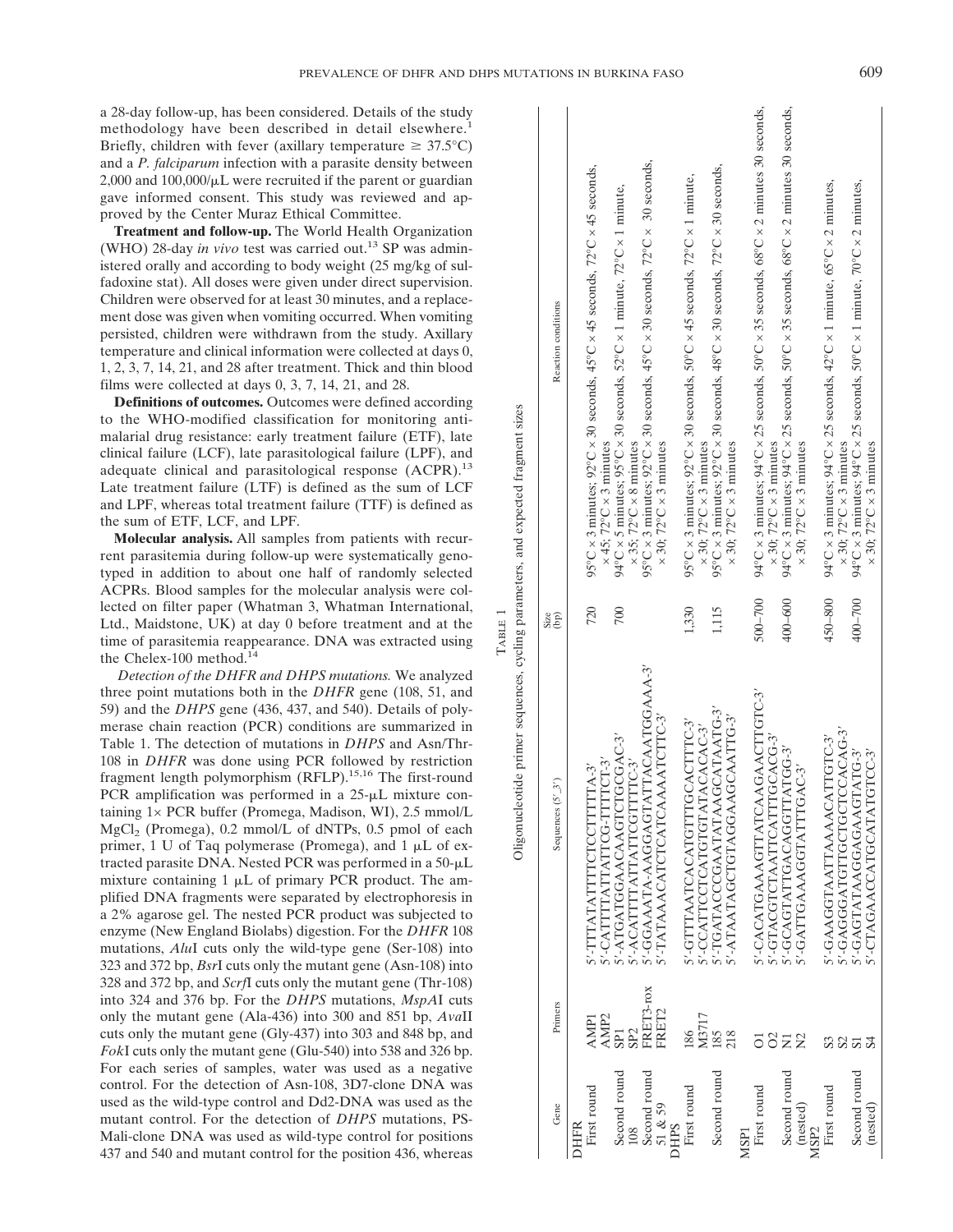PS-Peru-clone DNA was used as wild-type control for the position 436 and mutant control for positions 437 and 540.

The detection of *DHFR* Ile-51 and Arg-59 mutations was done by using a fluorogenic PCR assay that combines fluorescence–resonance energy transfer between fluorophores present on a probe and a PCR primer and a melt-curve analysis.<sup>17</sup> The basis of this assay is fluorescence resonance energy transfer (FRET), which requires two fluorophores referred to as donor and acceptor. On hybridization of the fluorogenic probes on the amplicon, these fluorophores are brought into close proximity. The fluorescence emitted from the donor is then absorbed by the acceptor resulting in fluorescence emission by the acceptor, which can be detected. Progressive increase of the temperature during melt curve analysis leads to the dissociation of the fluorogenic probes from the target at specific temperatures, resulting in the loss of fluorescent signal visualized on a melt curve. The specific temperature of probe melting depends on the thermodynamic stability and allows discrimination of perfectly complementary and mismatched probe-target duplexes. The assay allows 1) the identification of the genotype at multiple codons simultaneously in a mutation hot spot region (codons 50-60) of the *P. falciparum* DHFR gene and 2) the quantification of different genotypes present in a polyclonal malaria infection. For the detection of DHFR Ile-51 and Arg-59 mutations, it allows the identification of the genotype at double codons Ile-51/Arg-59 simultaneously (when existing) or one of the two single mutations alone.

The second-round PCR amplification was performed in a  $50$ - $\mu$ L mixture containing 1  $\mu$ L of primary PCR product resulting from amplification with AMP1 and AMP2,  $1 \times PCR$ buffer iQ Supermix (Bio-Rad), 500 nmol/L of primer FRET3 (Rox), and 100 nmol/L of primer FRET2. The probe DHFR (FAM): 5--CACAAAAATATTTCATATCTAGGGAAT-TACAT-3' was then added immediately after amplification, in a final concentration of 160 nmol/L. The iCycler (Bio-Rad, Hercules, CA), a standard PCR cycler equipped with an optical module, was used to perform the melt-curve analysis (MCA) as described by Decuypere and others.17 The MCA protocol consisted of two steps: 1) 1 minute at 94°C and 2) 110 repeated heatings (each for 30 seconds), starting at 48°C and with increments of 0.3°C. Change in fluorescence appears as a positive peak on a plot of the first negative derivative of the fluorescence/temperature function. All experiments using FRET/MCA were performed in triplicate to ensure reproducibility. Plasmids containing a *DHFR* insert with a known genotype were obtained from MR4/American Type Culture Collection. FR-3D7, with the genotype 50 Cys (TGT)-51 Asn (AAT)-59 Cys (TGT) (*Tm:* 62.4°C) was used as the wild-type control, and FR-V1S, with the genotype 50 Cys (TGT)-51 Ile (ATT)-59 Arg (CGT) (*Tm:* 52.8°C) was used as the mutant control. Four other controls (N2, N5, N7, and N15) defined on the basis of significant and reproducible (inter-experiment SD < 0.4°C) differences in *Tm* were also used.17

*Genotyping to distinguish between recrudescence and new infection.* If a patient had recurrent parasitemia, blood samples from day 0 and from that the day of parasitemia reappearance were used to genotype parasite strains. Nested PCR<sup>18</sup> was adopted for the analysis of two polymorphic genetic markers from *P. falciparum*: merozoïte surface proteins 1 and 2 (MSP1 and MSP2; Table 1). A recrudescent infection was defined as one that showed match in size of at least one allele for both the *MSP1* and *MSP2* genes between day 0 and the day of recurrent parasitemia.

**Statistical methods.** Data were entered in Excel version 97 and analyzed using STATA 8 (Stata Corp. 2003). Children were considered not to be clinical failures if their parasitemia between day 14 and day 28 was classified as a new rather than recrudescent infection. Frequencies of *DHFR* point mutations Asn-108, Ile-51, and Arg-59 were determined before and after treatment (the latter for recrudescent and new infections), whereas those of the *DHPS* point mutations Ala-436, Gly-437, and Glu-540 were determined only before treatment.  $\chi^2$  test was used to test for significant differences between categorical variables. A value of  $P < 0.05$  was considered statistically significant.

## RESULTS

Of 673 children screened, 63% (424) had a microscopically confirmed malaria infection, and of these, 110 were enrolled in the SP treatment group. The mean age of the children was 51.5 months (95% CI, 45.3–57.7), 60% (66/110) of them being < 5 years of age. Outcome at day 28 is known for 97 (88.2%) patients who completed the follow-up (8 were lost to followup, 1 developed another illness, 1 had severe malaria, and 3 withdrew the informed consent). There was no ETF. Up to day 14, only two (2%) patients had recurrent parasitemia; 19 (19.6%) additional recurrent parasitemias were observed between day 15 and 28. All these infections were successfully genotyped, and eight (42.1%) of them were classified as recrudescence so that PCR-corrected TTF was 8.2% (8/97) and the ACPR was 91.8% (Table 2).

The *DHFR* gene was successfully genotyped for the detection of the Asn-108 mutation in 53 samples: the 21 recurrent parasitemias and 32 randomly selected ACPRs. Twenty-two (41.5%) samples did not carry any *DHFR* mutation (14 ACPR, 7 new infections, and 1 TTF; Table 2). Before treatment, the prevalence of the triple DHFR mutations was

| TABLE 2                                                               |  |
|-----------------------------------------------------------------------|--|
| Treatment outcome and DHFR-DHPS mutations before treatment $\%$ (n/N) |  |

|                              |                             |                            | DHFR $(n = 53)$               |                                   |                           |                              |                        |  |
|------------------------------|-----------------------------|----------------------------|-------------------------------|-----------------------------------|---------------------------|------------------------------|------------------------|--|
|                              |                             |                            |                               |                                   | DHPS $(n = 51)$           |                              |                        |  |
|                              | Wild-type                   | <b>S108N</b>               | Double mutation<br>$(108-51)$ | Triple mutation<br>$(108-051-59)$ | A437G                     | S436A-A437G                  | A437G-K540E            |  |
| TTF                          | 12.5(1/8)                   | 25.0(2/8)                  | 25.0(2/8)                     | 37.5(3/8)                         | 25.0(2/8)                 | 75.0(6/8)                    | 0.0(0/8)               |  |
| New infection<br><b>ACPR</b> | 53.8 (7/13)<br>43.7 (14/32) | 23.0(3/13)<br>56.2 (18/32) | 0.0(0/13)<br>15.6(5/32)       | 23.0(3/13)<br>9.3(3/32)           | 7.7(1/13)<br>70.9 (22/31) | 84.6 (11/13)<br>54.8 (17/31) | 0.0(0/13)<br>0.0(0/31) |  |

Values are percentasge (*n/N*).

TTF, total treatment failures; ACPR, adequate clinical and parasitological response.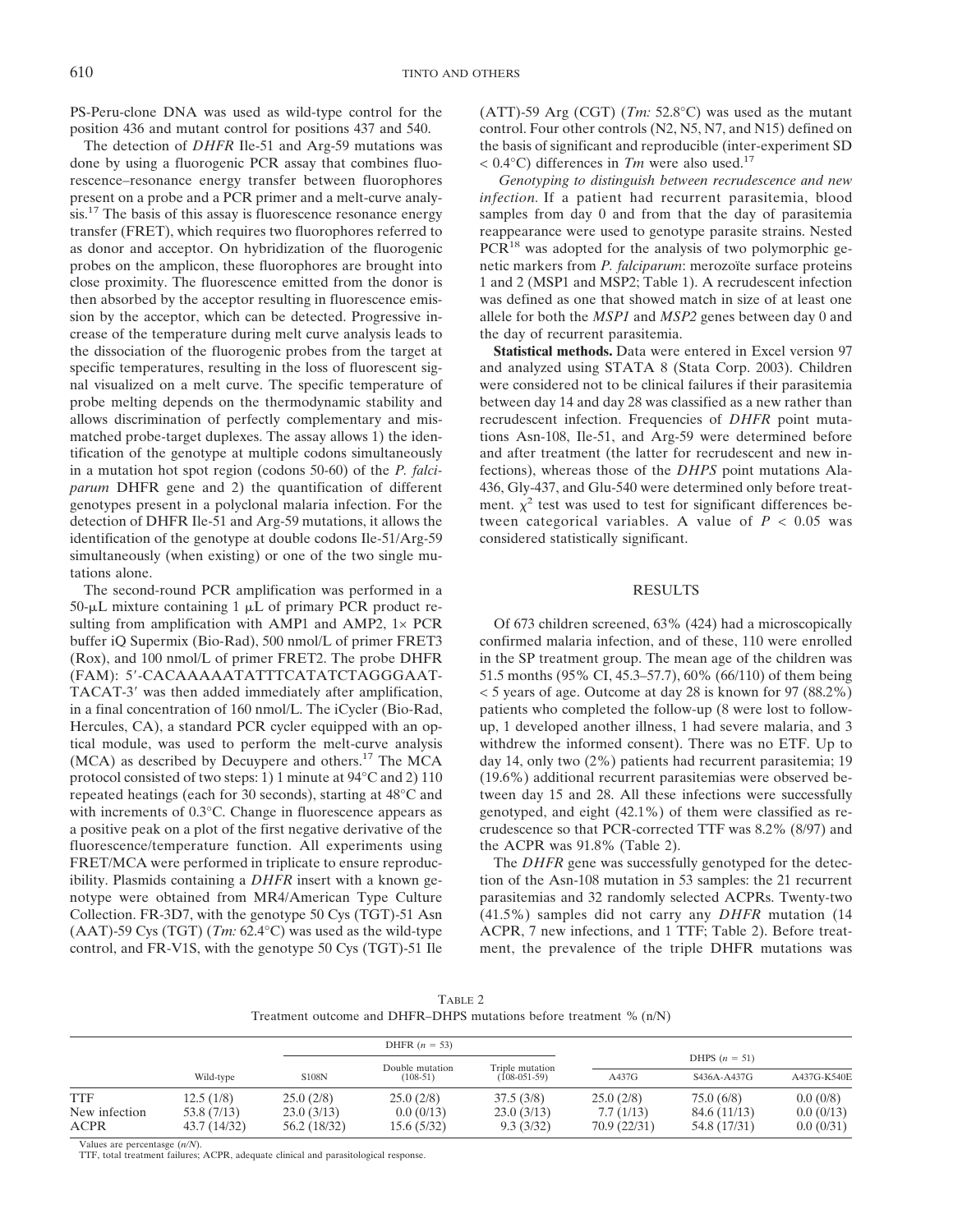higher among the patients having had a recurrent parasitemia (either recrudescence or new infection; 28.6% versus 9.3%), but the difference was not significant ( $P = 0.1$ ; Table 2).

The *DHPS* mutation Gly-437 was observed in 78.4% (40/ 51) of samples analyzed, most of them (77.5%) being mixed infections with both the mutant and wild alleles (Ala-437). The double mutation Ala-436/Gly-437 was observed in 67% (34/51) of samples, and its prevalence was significantly higher among patients having had recurrent parasitemia than in those classified as ACPR ( $P = 0.005$ ). No Glu-540 mutation was observed.

After treatment, 76.2% (16/21) recurrent parasitemias carried the pure triple DHFR mutation, recrudescence, and new infection alike (Table 3).

### DISCUSSION

The first two cases of *in vivo* resistance to SP in Burkina Faso were reported in 1990 and 1991 from Bobo Dioulasso.<sup>19</sup> Despite its long use as a second-line drug, SP resistance in Burkina Faso was low, often  $< 1\%$ .<sup>1</sup> However, patients had always been followed only up to day 14 after treatment, under-estimating the level of treatment failures.10 Indeed, in this study, the PCR-corrected failure rate at day 28 was much higher than that observed at day 14, confirming that SP resistance in Burkina Faso is probably higher than that reported from previous studies. $<sup>1</sup>$  Nevertheless, SP is still relatively ef-</sup> ficacious in Burkina Faso<sup>20-22</sup> and in several other West African countries (treatment failure  $<$  4%),<sup>23,24</sup> although a few areas of high resistance, particularly in forest areas, exist (parasitological resistance  $> 20\%$ ).<sup>11,12</sup> Such patchy distribution and the relative low SP resistance could be explained by several factors, more specifically by the limited drug pressure. This situation might rapidly change as the result of increased

SP use, a consequence of high CQ resistance. A new drug policy adopted in February 2005<sup>25</sup> recommends the use of the combination artemether-lumefantrine as first-line treatment. In this context, SP, one of the few anti-malarials that can be safely used during pregnancy, could be deployed exclusively as IPT, minimizing the drug pressure and the selection of resistant parasites.

Although the molecular basis of *P. falciparum in vitro* resistance to the anti-folate drugs is well established, $26-28$  the relationship between the identified molecular markers and therapeutic failure is not a linear one. Indeed, it can vary according to the geographical situation and/or level of resistance.22,29 High prevalence of the *DHFR* Asn-108 point mutation was strongly associated with high SP use. In our study, despite low SP resistance, more than one half of the pretreatment samples carried the Asn-108 mutation, a frequency similar to that observed in some high SP resistance areas.<sup>30</sup> Considering the importance of this mutation for the development of pyrimethamine resistance,<sup>20,31,32</sup> such high prevalence might indicate a rapid development of anti-folate resistance in Burkina Faso. We did not find any Thr-108 mutation, a result consistent with earlier studies,  $30,33$  confirming the rarity of this mutation in Africa.

The use of the fluorogenic PCR assay, allowing the identification of the double mutation Ile-51/Arg-59, showed that the Arg-59 mutation was always associated with Ile-51 mutation, confirming the stepwise accumulation of *DHFR* mutations in the following order: Asn-108  $\rightarrow$  Ile-51  $\rightarrow$  Arg-59.<sup>22,34</sup> The prevalence of these two mutations was relatively low, about twice than that of SP resistance, indicating its possible link with SP resistance, at least in places where this is low.

The *DHFR* triple mutation, with or without mutant DHPS alleles, has been associated with SP resistance.<sup>35-38</sup> Although the triple mutation was observed only in a minority of treatment failures, this was observed in almost all samples col-

TABLE 3 *DHFR* pre-treatment/post-treatment and *DHPS* pre-treatment genotypes of *P. falciparum* isolates in treatment failures

|                   |                  |             | Pre-treatment                              | Post-treatment            |                                  |     |                                   |                                            |                  |  |
|-------------------|------------------|-------------|--------------------------------------------|---------------------------|----------------------------------|-----|-----------------------------------|--------------------------------------------|------------------|--|
|                   |                  | <b>DHFR</b> |                                            |                           | <b>DHPS</b>                      |     |                                   | <b>DHFR</b>                                |                  |  |
| Samples           | 108              | 51          | 51/59                                      | 436                       | 437                              | 108 | 51                                | 51/59                                      | MSP1/2 profile   |  |
| N55               | Asn              | <i>Ile</i>  | $I\left\langle \frac{d}{dx} \right\rangle$ | $\text{Ser}/Ala$          | $\text{Ala}/\text{Gly}$          | Asn | $I$ le                            | $I\left\langle A\right\rangle$ rg          | $\boldsymbol{R}$ |  |
| N <sub>62</sub>   | Ser/Asn          | Asn         | Asn/Cvs                                    | $\text{Ser}/A\textit{la}$ | Ala                              | Asn | $I$ le                            |                                            | $\boldsymbol{R}$ |  |
| N <sub>20</sub> 3 | $\text{Ser}/Asn$ | Asn         | Asn/Cvs                                    | $\text{Ser}/Ala$          | $\text{Ala}/\text{G}lv$          | Asn | $I$ le                            |                                            | $\boldsymbol{R}$ |  |
| N434              | Ser              | Asn         | Asn/Cys                                    | $\text{Ser}/Ala$          | $\text{Ala}/\text{Gly}$          | Asn | $\overbrace{\phantom{123221111}}$ | $I\left\vert e/Arg\right\vert$             | $\pmb{R}$        |  |
| N510              | $\text{Ser}/Asn$ | Ile         | Asn/Cvs                                    | $\text{Ser}/Ala$          | $\boldsymbol{G}\boldsymbol{l}$ y | Asn | Ile                               | $I\left\vert e/Arg\right\vert$             | $\pmb{R}$        |  |
| N551              | Asn              |             | $I\left\langle \frac{d}{dx} \right\rangle$ | $\text{Ser}/Ala$          | Ala                              | Asn |                                   | $I\left\langle \frac{d}{dx} \right\rangle$ | $\boldsymbol{R}$ |  |
| N605              | Ser/Asn          | $I$ le      | Asn/Cvs                                    | $\text{Ser}/Ala$          | $\text{Ala}/\text{G}lv$          | Asn | $I$ le                            | $I\left\langle A\right\rangle$ rg          | $\boldsymbol{R}$ |  |
| N638              | Asn              |             | $I\left\langle \frac{d}{dx} \right\rangle$ | $\text{Ser}/Ala$          | $\text{Ala}/\text{G}lv$          | Asn | $\overline{\phantom{0}}$          | $I\left\langle A\right\rangle$             | $\boldsymbol{R}$ |  |
| N100              | Ser              | Asn         | Asn/Cvs                                    | $\text{Ser}/Ala$          | $\text{Ala}/\text{G}lv$          | Asn |                                   | $I\left\langle A\right\rangle$ rg          | NI               |  |
| N246              | Ser              | Asn         | Asn/Cvs                                    | $\text{Ser}/Ala$          | $\text{Ala}/\text{G}lv$          | Asn | $I$ le                            |                                            | NI               |  |
| N283              | Ser              | Asn         | Asn/Cvs                                    | $\text{Ser}/Ala$          | $\text{Ala}/\text{G}lv$          | Asn | $\overline{\phantom{0}}$          | $I\left\langle A\right\rangle$ rg          | NI               |  |
| N318              | Ser/Asn          | Asn         | Asn/Cvs                                    | $\text{Ser}/Ala$          | $\text{Ala}/\text{Glv}$          | Asn | $I$ le                            | $I\left\vert e/Arg\right\vert$             | NI               |  |
| N351              | $\text{Ser}/Asn$ | Asn         | Asn/Cvs                                    | $\text{Ser}/Ala$          | Glv                              | Asn | $I$ le                            | $I\left\langle A\right\rangle$             | NI               |  |
| N362              | Ser              | Asn         | Asn/Cvs                                    | $\text{Ser}/Ala$          | $\frac{G}{v}$                    | Asn | $\hspace{0.05cm}$                 | $I\left\langle A\right\rangle$ rg          | NI               |  |
| N386              | Ser              | Asn         | Asn/Cvs                                    | $\text{Ser}/Ala$          | $\text{Ala/Glv}$                 | Asn | $I$ le                            | $I\left\langle A\right\rangle$ rg          | NI               |  |
| N441              | $\text{Ser}/Asn$ | Asn         | $I\left\langle \frac{d}{dx} \right\rangle$ | $\text{Ser}/Ala$          | $\text{Ala}/\text{Glv}$          | Asn | $I$ le                            | $I\left\vert e/Arg\right\vert$             | NI               |  |
| N505              | Ser              | Asn         | Asn/Cvs                                    | Ala                       | $\text{Ala/Glv}$                 | Asn |                                   | $I\left\vert e/Arg\right\vert$             | NI               |  |
| N515              | $\text{Ser}/Asn$ | Asn         | Asn/Cvs                                    | Ala                       | $\text{Ala}/\text{Gly}$          | Asn | —                                 | $I\left\langle \frac{d}{dx} \right\rangle$ | NI               |  |
| N567              | Asn              |             | $I\left\langle \frac{d}{dx} \right\rangle$ | Ser                       | Ala                              | Asn | $I$ le                            |                                            | NI               |  |
| N573              | Ser:             | Asn         | Asn/Cys                                    | $\text{Ser}/Ala$          | $\text{Ala}/\text{Gly}$          | Asn | $I$ le                            | $I\left\langle \frac{d}{dx} \right\rangle$ | NI               |  |
| N598              | $\text{Ser}/Asn$ | Asn         | $I\left Ie/Arg\right.$                     | Ser                       | $\boldsymbol{G}\boldsymbol{l}$ y | Asn | $I$ le                            |                                            | NI               |  |

Mutant genotypes are indicated in bold italics.

R, recrudescence; NI, new infection.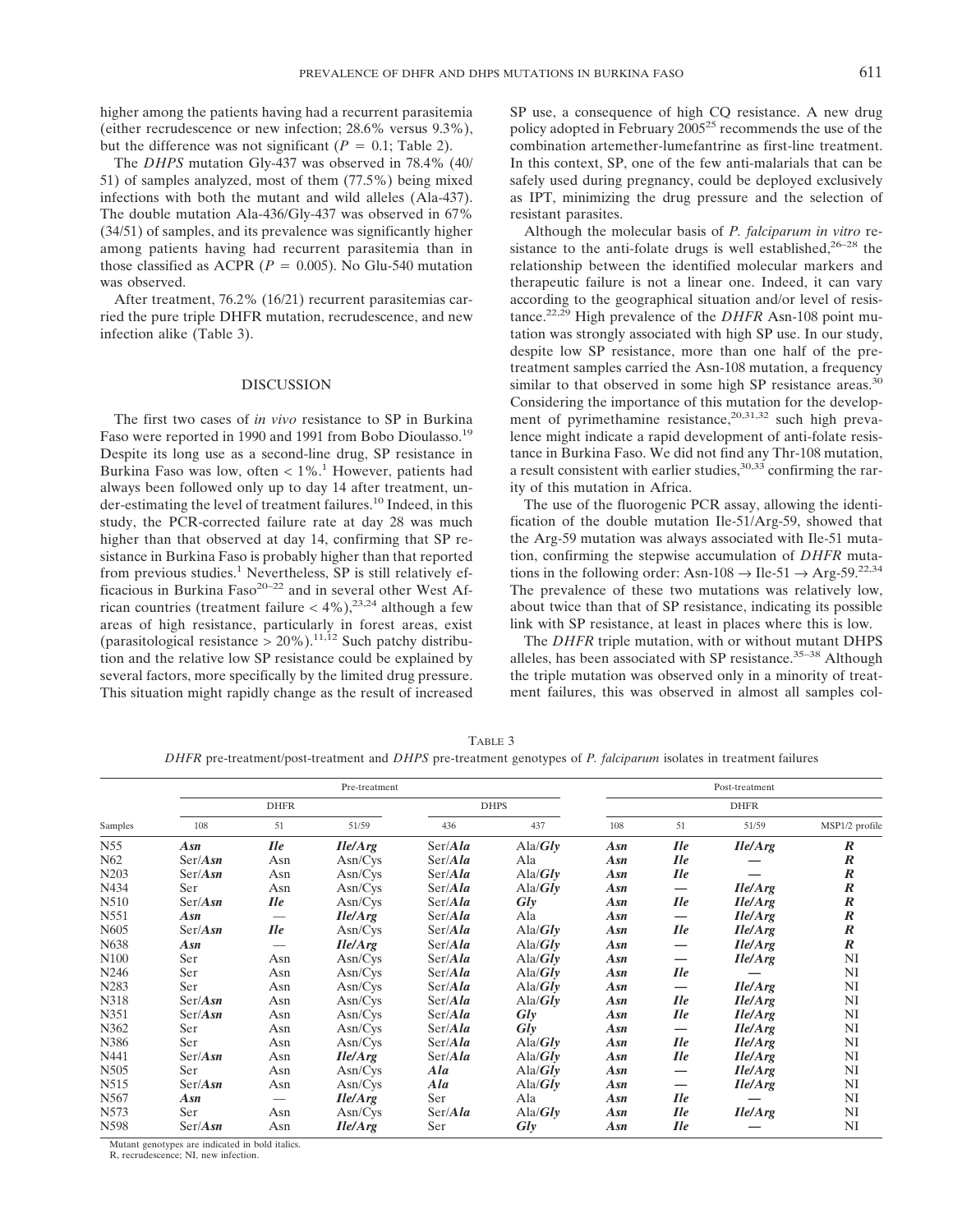lected after treatment, confirming that SP treatment selects these specific mutations, regardless of the outcome. It also confirms that the *DHFR* triple mutation is necessary but not sufficient for SP treatment failure.<sup>22–24,26–39</sup> It is interesting to note that *DHFR* mutants were also selected in treatment failures classified later as new infections. Despite the limitation of the PCR technique used<sup>16</sup> and the possibility of misclassification, this indicates that resistant parasites can be selected in newly established infections if these occur during the time SP plasma levels are at sub-therapeutic concentrations. Therefore, *DHFR* mutations can rapidly arise and spread as soon as SP use becomes common.<sup>40</sup>

Resistance to sulfadoxine has been associated to several mutations in the *DHPS* gene.<sup>5,6</sup> In our study, no Glu-540 mutation was found, and only Ala-436 and the Gly-437 mutations were found, confirming earlier findings that Ala-436 is most common where SP use and resistance is lower<sup>22,30</sup> and that it occurs without the Glu-540 mutation.<sup>22</sup> Nevertheless, unlike previous observations, $2^2$  in our study, the Ala-436 mutation was found in most isolates with the Gly-437 mutation.

It has been suggested that the Gly-437 mutation is the first of the *DHPS* mutations, a situation comparable with the Asn-108 mutation in the *DHFR* gene.36 However, our results show that the frequency of the Gly-437 mutation was similar to that of the Ala-436 mutation, not supporting this hypothesis. It has also been suggested that the *DHFR* Arg-59 and the *DHPS* Glu-540 mutations can predict SP treatment failure.<sup>34,39</sup> We were unable to observe this; no sample carried the *DHPS* Glu-540 mutation,<sup>29</sup> possibly because of the low SP resistance. This might indicate that the *DHPS* mutations play a secondary role in determining treatment failure, $37$  although the DHFR triple mutations are necessary but not sufficient for SP resistance.

In conclusion, our results show that SP is still highly efficacious in Burkina Faso. However, considering the relatively high prevalence of the *DHFR* and *DHPS* mutations and, more importantly, their selection after treatment, SP should not be used as monotherapy for uncomplicated malaria but should be specifically targeted to pregnant women as IPT. The choice of SP as IPT in pregnancy is unavoidable because alternatives are not available yet. It still needs to be seen what will be the influence of this policy on the selection of mutant parasites and eventually on the SP efficacy in preventing malaria during pregnancy.

Received July 20, 2005. Accepted for publication March 13, 2006.

Acknowledgments: The authors thank the parents of the children included in this study for participation. We also thank the health staff of Nanoro for collaboration. Many thanks to Saskia Decuypere for her suggestions and MR4 for providing the controls.

Financial support: We thank the International Atomic Energy Agency (IAEA) for its financial support for the field study and the Belgium cooperation for supporting the laboratory work through a training grant for Halidou Tinto. The FRET assay was supported by the Fonds voor Wetenschappelijk Onderzoek-Vlaanderen (FWO).

Authors' addresses: Halidou Tinto, Chantal Van Overmeir, and Umberto D'Alessandro, Institut of Tropical Medicine, Nationalestraat 155 Antwerp B-2000, Belgium, E-mail: udalessandro@itg.be. Halidou Tinto, Issaka Zongo, Jean-Bosco Ouédraogo, and Tinga Robert Guiguemdé, Centre Muraz/Institut de Recherche en Sciences de la Santé, BP 153 Bobo Dioulasso, Burkina Faso, E-mail: tintohalidou@yahoo.fr. Halidou Tinto and Eric Van Marck, University of Antwerp, Faculty of Medicine, Universiteitsplein 1, B-2610 Antwerp, Belgium, E-mail: Eric.Van.Marck@uza.be.

Reprint requests: Umberto D'Alessandro, Institute of Tropical Medicine, Nationalestraat 155, Antwerp B-2000, Belgium. E-mail: udalessandro@itg.be (cc to tintohalidou@yahoo.fr).

#### REFERENCES

- 1. Tinto H, Zoungrana EB, Coulibaly SO, Ouédraogo JB, Traoré M, Guiguemdé TR, Van Marck E, D'Alessandro U, 2002. Chloroquine and sulphadoxine efficacy for uncomplicated malaria treatement and haematological recovery in children in Bobo Dioulasso, Burkina Faso during a 3-year period 1998– 2000. *Trop Med Int Health 7:* 925–930.
- 2. Shretta R, Omumbo J, Rapuoda B, Snow RW, 2000. Using evidence to change antimalarial drug policy in Kenya. *Trop Med Int Health 5:* 755–764.
- 3. Bzik DJ, Li WB, Horii T, Inselburg J, 1987. Molecular cloning and sequence analysis of the *Plasmodium falciparum* dihydrofolate reductase–thymidylate synthase gene. *Proc Natl Acad Sci USA 84:* 8360–8364.
- 4. Biswas S, Escalante A, Chaiyaroj S, Angkasekwinai P, Lal AA, 2000. Prevalence of point mutations in the dihydrofolate reductase and dihydrofolate synthetase genes of *Plasmodium falciparum* isolates from India and Thailand: a molecular epidemiologic study. *Top Med Int Health 10:* 773–743.
- 5. Triglia T, Cowman AF, 1994. Primary structure and expression of the dihydropteroate synthetase gene of *Plasmodium falciparum*. *Proc Natl Acad Sci USA 91:* 7149–7153
- 6. Brooks DR, Wang P, Read M, Watkins WM, Sims PFG, Hyde JE, 1994. Sequence variation of the dihydromethyldihydropterin pyrophosphokinase: dihydropteroate synthase gene in lines of the human malaria parasite, *Plasmodium falciparum*, with differing resistance sulfadoxine. *Eur J Biochem 224:* 397– 405.
- 7. Sirima SB, Sawadogo R, Moran AC, Konate A, Diarra A, Yameogo M, Parise ME, Newman RD, 2003. Failure of a chloroquine chemoprophylaxis program to adequately prevent malaria during pregnancy in Koupela district, Burkina Faso. *Clin Infect Dis 36:* 1374–1382.
- 8. Kayentao K, Kodio M, Newman RD, Maiga H, Doumtabe D, Ongoiba A, Coulibaly D, Keita AS, Maiga B, Mungay M, Parise ME, Doumbo O, 2005. Comparison of intermittent preventive treatment with chemoprophylaxis for the prevention of malaria druing pregnancy in Mali. *J Inf Dis 191:* 109–116.
- 9. World Health Organization, 1996. *Assessment of Therapeutic Efficacy of Antimalarial Drugs for Uncomplicated Falciparum Malaria in Areas with Intense Transmission.* Geneva: World Health Organization.
- 10. Stepniewska K, Taylor WRJ, Mayxay M, Price R, Smithuis F, Guthmann JP, Barnes K, Myint HY, Adjuik M, Olliaro P, Pukrittayakamee S, Looareesuwan S, Hien TT, Farar J, Nosten F, Day NPJ, White NJ, 2004. *In vivo* assessment of drug efficacy against *Plasmodium falciparum* malaria: duration of follow-up. *Antimicrob A Chemother 11:* 4271–4280.
- 11. Driessen GJA, Van Kerkhoven S, Schouwenberg BJJ, Bonsu G, Verhave JP, 2002. Sulfadoxine/pyriméthamine: an appropriate first-line alternative for the treatement of uncomplicated *falciparum* malaria in Ghanaian children under 5 years of age. *Trop Med Int Health 7:* 577–583.
- 12. Henry MC, Niangue J, Kone M, 2002. Quel médicament pour traiter le paludisme simple quand la chloroquine devient inefficace dans l'ouest de la Côte d'Ivoire? *Med Trop 62:* 55–57.
- 13. World Health Organization, 2002. *Monitoring Antimalarial Résistance*. Geneva: World Health Organization.
- 14. Plowe CV, Djimdé A, Bouare M, Doumbo O, Wellems TE, 1995. Pyrimethamine and proguanil resistance-confering mutations in *Plasmodium falciparum* dihydrofolate reductase: polymerase chain reaction methods for surveillance in Africa. *Am J Trop Med Hyg 52:* 565–568.
- 15. Ranford-Cartwright LC, Johnston KL, Abdel-Muhsin AA, Khan B, Babiker HA, 2002. Critical comparison of molecular genotyping methods for detection of drug resistant *Plasmodium falciparum. Trans R Soc Trop Med Hyg 96:* 568–572.
- 16. Duraisingh MT, Curtis J, Warhurst DC, 1998. *Plasmodium falciparum:* Detection of polymorphisms in the Dihydrofolate re-